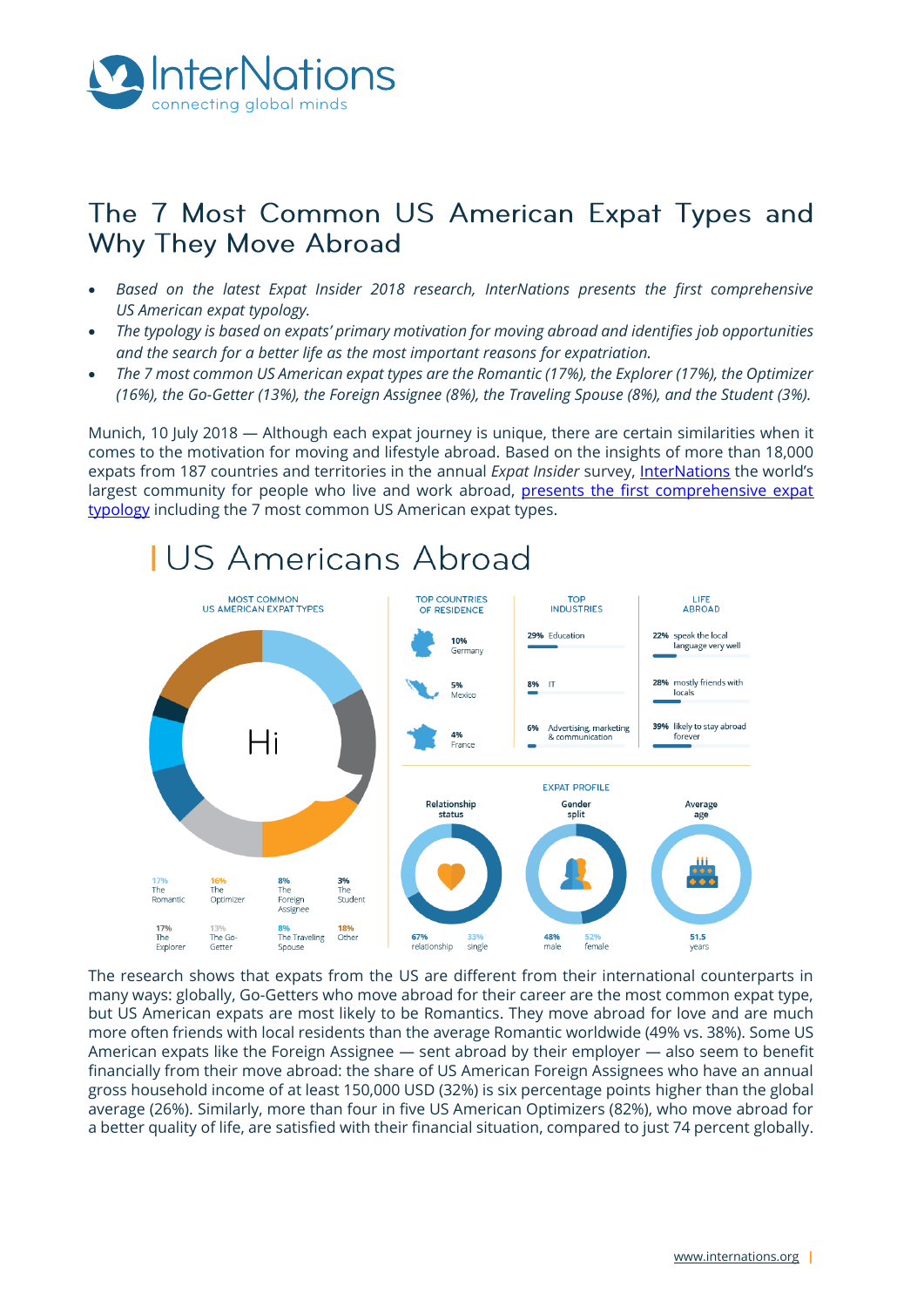

## 1. The US American Romantic (17%)

#### **Reason for moving abroad**

• for love / to live in their partner's home • speak the local language very well: 26% country: 100%

#### **Life abroad**

- 
- mostly friends with locals: 49%
- likely to stay abroad forever: 41%

Despite making up only the third-largest share of the expat types worldwide (12%), the Romantic is the most common expat type among US Americans. Although US American Romantics initially moved abroad for love, their romantic relationship did not necessarily last: ten percent of them are currently single. Those Romantics who are (still or again) in a relationship could not be any happier, though: close to nine in ten (88%) are satisfied with their relationship, and for 58 percent things could not get any better. *"I am happy to be with the person I love,*" says a US American Romantic living in Spain.

US American Romantics really make an effort to adapt to their partner's home country: close to half of them (48%) speak the local language fairly or even very well —the respective share is only larger among US American Students (66%). Additionally, the Romantic is the expat type most likely to be mainly friends with local residents (49%), eleven percentage points more than the global average among all Romantics (38%).

With just one percent of US American Romantics currently looking for work, their career options seem to be a lot better than those for Romantics around the world (8%). However, when asked about the satisfaction with their career prospects, 37 percent of US American Romantics are unhappy with this factor, slightly more than the worldwide average (34%). A US American Romantic in Spain, for example, is unhappy due to the *"very limited options in terms of earning potential and career opportunities"*. In fact, 54 percent of US American Romantics believe that their income abroad is lower than what they would make in a similar job back home (vs. 41% globally).

### 2. The US American Explorer (17%)

#### **Reasons for moving abroad**

- looking for an adventure: 39%
- want to live in this particular city/country: 33% mostly friends with locals: 27%
- simply enjoy living abroad: 28%

#### **Life abroad**

- speak the local language very well: 24%
- 
- likely to stay abroad forever: 40%

US American Explorers seem to find it easy to settle down in their new country of residence, with almost four in five (79%) feeling at home there, compared to 73 percent of all Explorers worldwide. Maybe it helps that the majority of US American Explorers (71%) also finds it easy to make new friends abroad (vs. 68% globally). This is the second-highest share among all US American expat types, only beaten by the US American Optimizer (79%). A US American Explorer really appreciates *"the friendly people and the great social life"* in Ireland, for example.

In addition to that, 87 percent of US American Explorers are satisfied with the available leisure activities abroad; again, only US American Optimizers are just slightly happier with this factor (88%). *"There is always something to do",* says a US American Explorer living in the Netherlands, while another one thinks that *"Mexico City offers almost everything"*.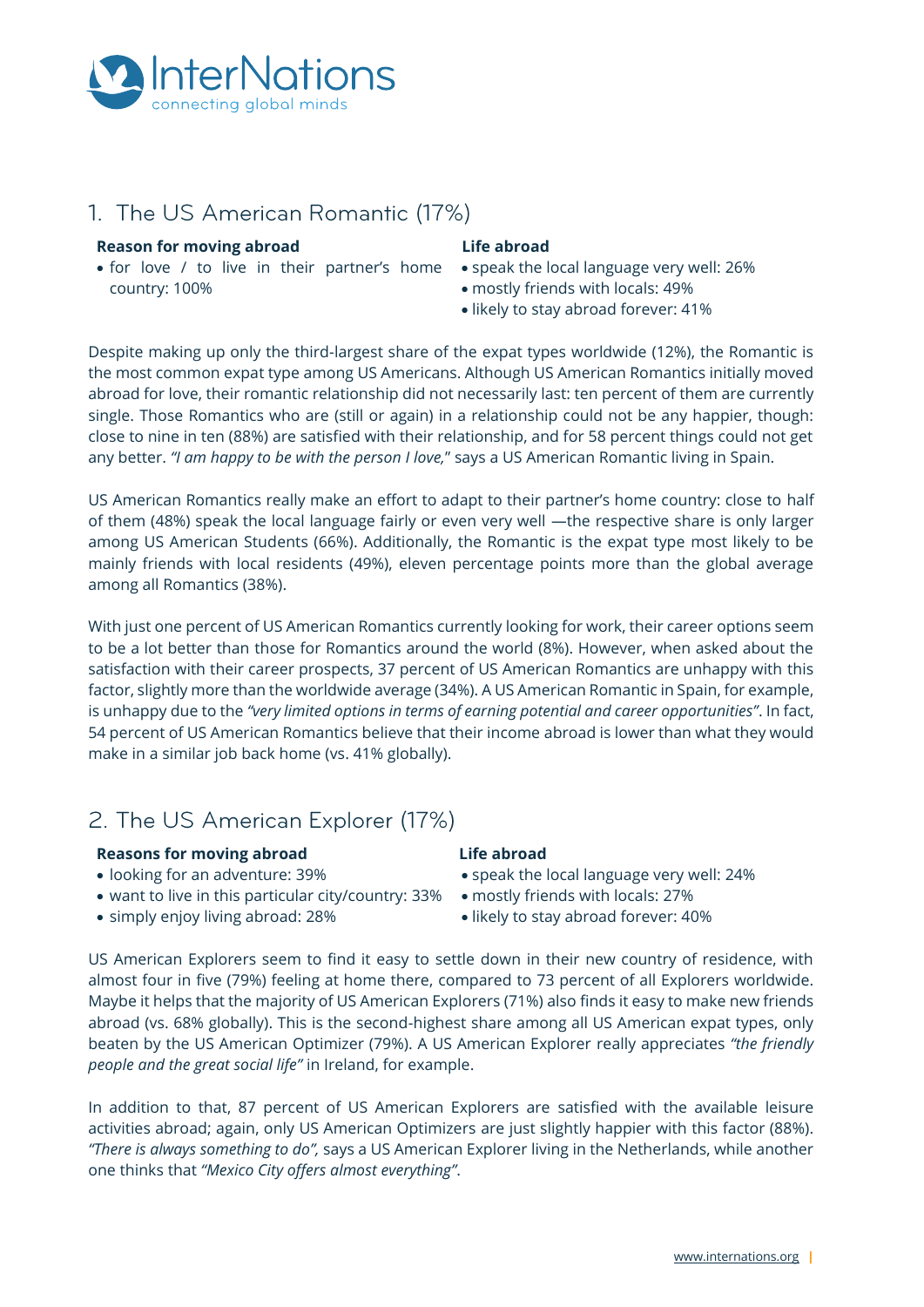

Apart from making friends, a good work-life balance seems important to the US American Explorers. If they have a full-time job, they spend just about 41.9 hours per week at work, which is shorter than the average work week of Explorers worldwide (42.4 h). It is therefore hardly a surprise that more than seven in ten (73%) are happy with their work-life balance, five percentage points more than the global average (68%). While US American Explorers rate their career prospects just slightly less positively than the average (56% vs. 59% globally), the share of those worrying about their job security (13%) is smaller than the global share among all Explorers (18%).

# 3. The US American Optimizer (16%)

#### **Reasons for moving abroad**

- better quality of life: 56%
- financial reasons: 35%
- political, religious, or safety reasons: 8%

### **Life abroad**

- speak the local language very well: 22%
- mostly friends with locals: 22%
- likely to stay abroad forever: 55%

Out of all US American expat types, Optimizers see the most potential benefits in moving abroad, and it seems like they were right: they are very satisfied with the weather (84%) and the quality of the environment (77%) in their new country of residence. A US American Optimizers especially appreciates the *"beauty of the country and the weather"* in Costa Rica. Additionally, more than nine in ten US American Optimizers (91%) feel safe abroad (vs. 88% globally), and 82 percent are satisfied with their financial situation (vs. 74% globally).

When it comes to their professional life, only 63 percent of US American Optimizers work full time, which is far below the global average for all Optimizers (81%). With an average work week of just 40.8 hours, they are also less busy than Optimizers around the world (43.4 h). "*Life is easy here. I do not work much and make enough money to travel, save for the future, and afford all my expenses*," a US American expat living in China reports. Despite their satisfying financial situation, more than half the US American Optimizers (53%) believe that their current income is lower than what they would get in a similar job back home, more than twice the share among all Optimizers worldwide (25%).

Lastly, US American Optimizers do not seem to struggle much with settling in abroad: more than four in five (82%) feel at home in the local culture — the highest share among all US American expat types and ten percentage points more than the global average (72%). Maybe this is partly due to the fact that 69 percent of US American Optimizers also find it easy to make local friends (vs. 56% globally).

# 4. The US American Go-Getter (13%)

#### **Reasons for moving abroad**

- found a job abroad on their own: 61%
- recruited by a local company: 26%
- start a business abroad: 12%

#### **Life abroad**

- speak the local language very well: 17%
- mostly friends with locals: 17%
- likely to stay abroad forever: 29%

US American Go-Getters are highly educated expats who move abroad to boost their career: 16 percent of them hold a PhD, six percentage points more than the global average among all Go-Getters (10%), and another 44 percent graduated with a master's degree. In their new country of residence, they are very likely to work in education (43%), close to three times the share among Go-Getters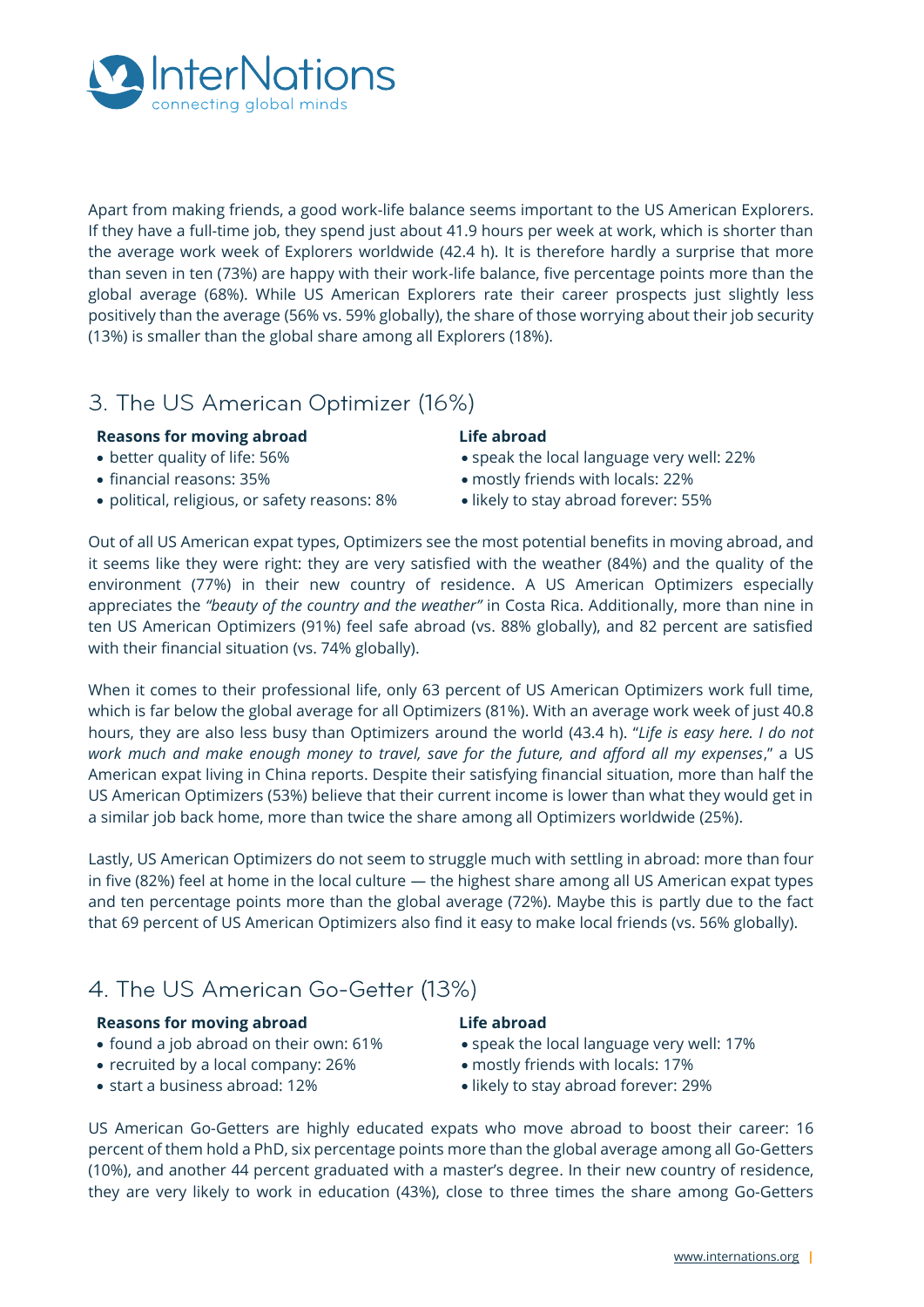

around the world (16%). *"My job as a scientific university professor is fantastic",* says a US American Go-Getter living in China. Other fields of occupation include IT (8%) and the arts (5%).

With an average work week of 43.4 hours, the US American Go-Getter is not quite as busy as the average Go-Getter worldwide (44.7 h). Therefore, it is not particularly surprising that 68 percent are satisfied with their working hours, compared to 64 percent globally. Moreover, three in five US American Go-Getters (60%) are happy with their career prospects, about the same as the global average (59%). "If you are a skilled worker, stable, and responsible, you can do well", says a US American Go-Getter living in New Zealand. However, just 43 percent of US American Go-Getters believe their salary abroad is higher than what they would make in a similar job back home, compared to 59 percent worldwide.

Putting work first might have an impact on their personal life: 15 percent of US American Go-Getters are currently not living in the same country as their partner — only US American Foreign Assignees have a larger share of expats separated from their significant other (19%). Moreover, more than two in five Go-Getters (41%) find it hard to make local friends abroad, exactly the same share as the global average. *"It is difficult to make friends here,"* says US American Go-Getter living in Japan. Maybe this is one of the reasons why 18 percent do not feel at home abroad yet, and another 17 percent believe that they never will.

### 5. The US American Foreign Assignee (8%)

#### **Reason for moving abroad**

• sent abroad by their employer: 100%

#### **Life abroad**

- speak the local language very well: 15%
- mostly friends with locals: 17%
- likely to stay abroad forever: 19%

Nearly every US American Foreign Assignee (94%) works full time, and with an average of 46.2 working hours per week they spend by far more time at work than any other US American expat type. However, the hard work seems to pay off: 32 percent have an annual gross household income of at least 150,000 USD, six percentage points more than the global average among all Foreign Assignees (26%). Their generous household income might also be related to the fields they frequently work in: manufacturing & engineering (12%), IT (11%), and finance (9%).

Close to three in five US American Foreign Assignees (58%) are satisfied with their career prospects, which is just below the global average (61%). On the other hand, 71 percent are happy with their job security, which is slightly above the global average (69%) — together with the results for the Explorer (71%), this is also the highest share among all US American expat types. *"The options for personal growth and the business potential are unlimited,"* says a US American expat living in Cambodia. In general, 74 percent of US American Foreign Assignees are satisfied with their job (vs. 73% globally).

Despite their relatively high job satisfaction, 57 percent of US American Foreign Assignees consider it very likely that they will return home at some point, the highest share among all US American expat types. In fact, 22 percent of US American Foreign Assignees do not feel at home abroad yet, and another twelve percent do not think they ever will. Maybe their struggles with settling in are partly due to them finding it hard to make friends abroad: close to three in ten US American Foreign Assignees (29%) find it hard to make friends abroad, exactly the same share as the global average.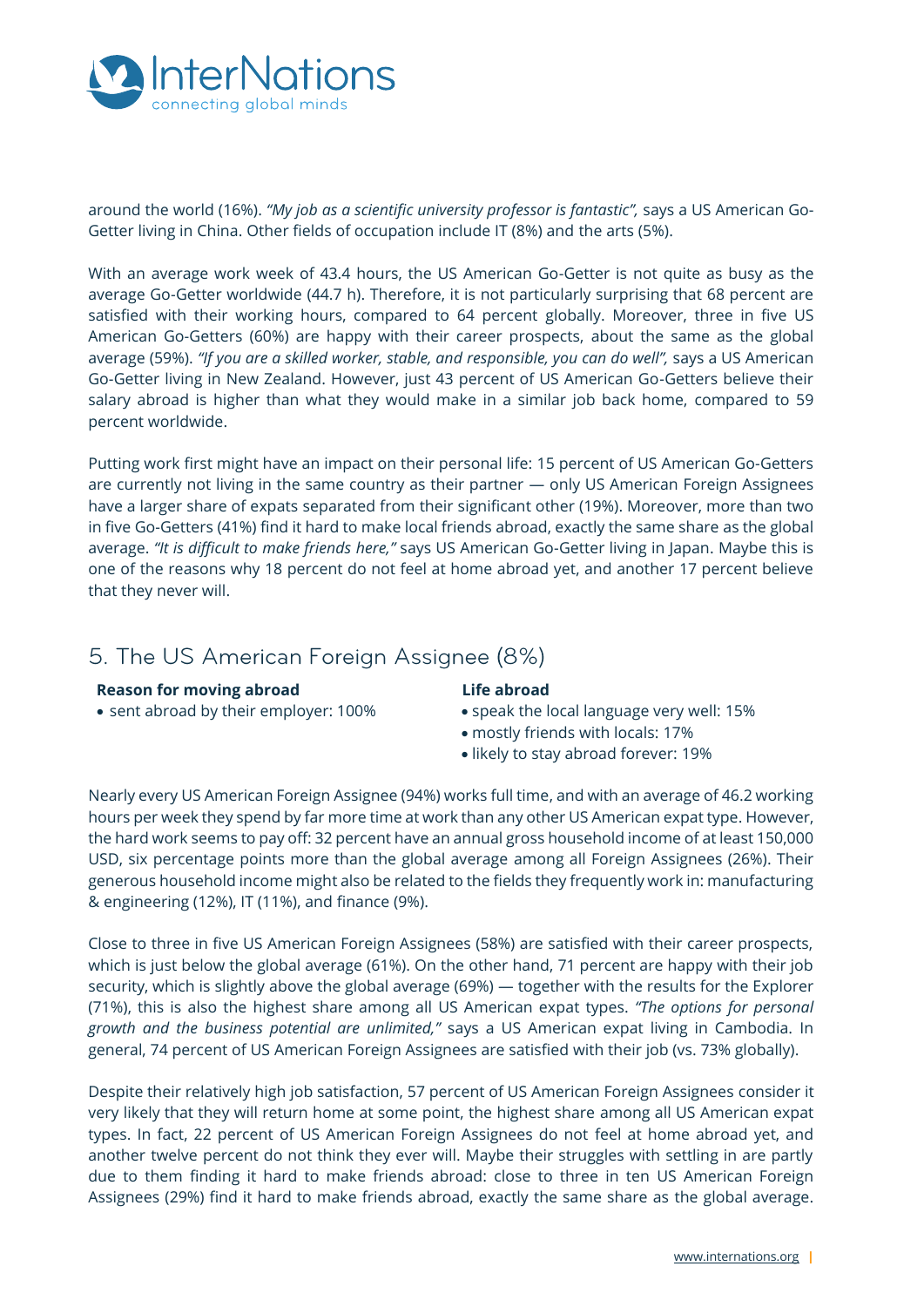

*"The Swiss are very closed,"* a US American Foreign Assignee thinks, while another one says they *"do not feel part of the community"* in Germany.

# 6. The US American Traveling Spouse (8%)

#### **Reason for moving abroad**

#### **Life abroad**

- for their partner's job or education: 100%
- speak the local language very well: 9%
- mostly friends with locals: 19%
- likely to stay abroad forever: 25%

While most other US American expat types have a fairly balanced gender ratio, close to nine in ten US American Traveling Spouses (86%) are female. Due to moving for their partner's sake, US American Traveling Spouses are often likely to take care of their home and/or children, rather than work (25%) or to be currently looking for work (16%). In fact, only six percent of US American Traveling Spouses are employees a far smaller share than the global average for Traveling Spouses (13%). *"In Japan it is really hard for me to get a job other than teaching English or working labor jobs",* says a US American Traveling Spouse. Therefore, it is hardly a surprise that half the US American Traveling Spouses (50%) are unsatisfied with their career prospects, compared to 41 percent worldwide.

Apart from frequently unsatisfying careers, US American Traveling Spouses also struggle with settling in abroad on a personal level. More than one-third (36%) do not feel at home in the local culture, compared to 33 percent globally. Moreover, 18 percent believe that they will never feel at home abroad, the highest share among the seven US American expat types. One-third (33%) finds it hard to make new friends abroad, and an even higher percentage (52%) has difficulty making local friends in particular. Both shares are the highest among all US American expat types. A US American living in Ireland explains: *"It took us a very long time to make friends. Everyone is friendly, but that does not mean that they hang out with someone they do not know well."*

# 7. The US American Student (3%)

#### **Reasons for moving abroad**

- go to school or university: 82%
- improve their language skills: 12%

#### **Life abroad**

- speak the local language very well: 43%
- mostly friends with locals: 22%
- likely to stay abroad forever: 35%

Among the US American expat types, Students have the highest share of those speaking the local language very well (43%), and it seems to help them with making local friends abroad. Just 36 percent of US American Students find this hard, compared to 41 percent of Students worldwide. Maybe these factors also contribute to the fact that 70 percent of US American Students feel at home in the local culture, compared to 54 percent of all Students worldwide. *"I feel very much at home here,"* says a US American Student living in Czechia.

Just about two in five US American Students (41%) are in a committed relationship, which is by far the lowest share among all US American expat types — with an average age of 43.2 years, they are also by far the youngest. Globally speaking, however, the average Student is even more than ten years younger (32.4 years). Those US American Students who are in a relationship are far more likely to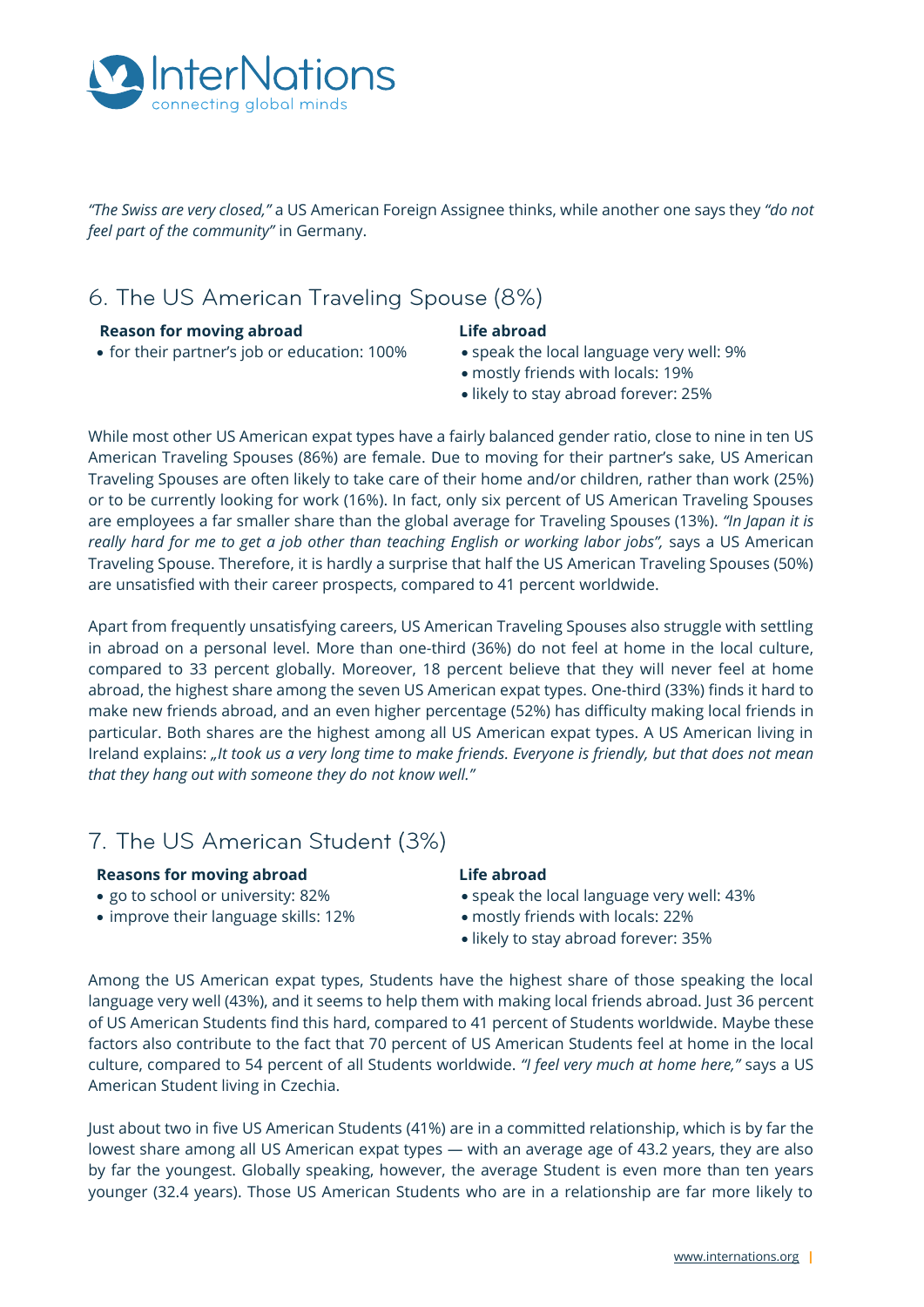

have met their significant other in their current country of residence than the global average (74% vs. 58% worldwide).

In addition to being highly educated — 14 percent of Students hold a PhD, the second-highest share among all US American expat types, only beaten by the Go-Getter (16%) — they are also very likely to work in education themselves (27%). Other common fields of occupation include IT (10%) and manufacturing & engineering (10%). With 56 percent positive ratings, US American Students are quite satisfied with their career prospects, compared to a similar share of 58 percent among all Students across the world A US American living in Bolivia likes *"the work potential as an educated foreigner"*. Additionally, 65 percent of US American Students are satisfied with their financial situation, nine percentage points more than the global average (56%).

#### **Read More about Expat Types**



#### **[The Go-Getter](https://www.internations.org/guide/global/the-go-getter-boosting-their-career-39486)**

[Go-Getters are highly educated expats who move abroad for job-related](https://www.internations.org/guide/global/the-go-getter-boosting-their-career-39486)  [reasons. While they are happy with their career prospects, their personal life](https://www.internations.org/guide/global/the-go-getter-boosting-their-career-39486)  [often suffers a bit.](https://www.internations.org/guide/global/the-go-getter-boosting-their-career-39486)



#### **[The Optimizer](https://www.internations.org/guide/global/the-optimizer-searching-for-a-better-life-39487)**

[Optimizers see many potential benefits in their move abroad, and usually they](https://www.internations.org/guide/global/the-optimizer-searching-for-a-better-life-39487)  are not disappointed. They [value a good work-life balance and do not have](https://www.internations.org/guide/global/the-optimizer-searching-for-a-better-life-39487)  [trouble settling in abroad.](https://www.internations.org/guide/global/the-optimizer-searching-for-a-better-life-39487)



#### **[The Romantic](https://www.internations.org/guide/global/the-romantic-relocating-for-romance-39488)**

[Romantics move abroad to be with their partner and do their](https://www.internations.org/guide/global/the-romantic-relocating-for-romance-39488) best to fit in (e.g. [by learning the local language\). While they find it easy to make local friends,](https://www.internations.org/guide/global/the-romantic-relocating-for-romance-39488)  [their job situation is often unfavorable.](https://www.internations.org/guide/global/the-romantic-relocating-for-romance-39488)



#### **[The Explorer](https://www.internations.org/guide/global/the-explorer-looking-for-an-adventure-39485)**

[Explorers move abroad for a personal challenge and seem to master it very](https://www.internations.org/guide/global/the-explorer-looking-for-an-adventure-39485)  [well. While they find it easy to make friends and appreciate the options for](https://www.internations.org/guide/global/the-explorer-looking-for-an-adventure-39485)  [socializing abroad, they are not always happy with their career prospects.](https://www.internations.org/guide/global/the-explorer-looking-for-an-adventure-39485)



#### **[The Foreign Assignee](https://www.internations.org/guide/global/the-foreign-assignee-moving-for-their-employer-39489)**

[Being sent abroad by their employers, most Foreign Assignees are extremely](https://www.internations.org/guide/global/the-foreign-assignee-moving-for-their-employer-39489)  [satisfied with their job and career. However, they struggle to feel at home](https://www.internations.org/guide/global/the-foreign-assignee-moving-for-their-employer-39489)  [abroad, and most of them already have plans to return home.](https://www.internations.org/guide/global/the-foreign-assignee-moving-for-their-employer-39489)

#### **[The Traveling Spouse](https://www.internations.org/guide/global/the-traveling-spouse-supporting-their-partner-s-career-39490)**

Moving abroad for their [partner's job, Traveling Spouses often face an](https://www.internations.org/guide/global/the-traveling-spouse-supporting-their-partner-s-career-39490)  [unsatisfying life abroad. They struggle with low career prospects, find it hard](https://www.internations.org/guide/global/the-traveling-spouse-supporting-their-partner-s-career-39490)  [to make friends, and many want to return home at some point.](https://www.internations.org/guide/global/the-traveling-spouse-supporting-their-partner-s-career-39490)



#### **[The Student](https://www.internations.org/guide/global/the-student-educating-and-being-educated-39491)**

[Students move abroad for their education and are very eager to learn the local](https://www.internations.org/guide/global/the-student-educating-and-being-educated-39491)  [language. While they are highly educated and satisfied with their career](https://www.internations.org/guide/global/the-student-educating-and-being-educated-39491)  [prospects, their financial situation does not seem too bright.](https://www.internations.org/guide/global/the-student-educating-and-being-educated-39491)